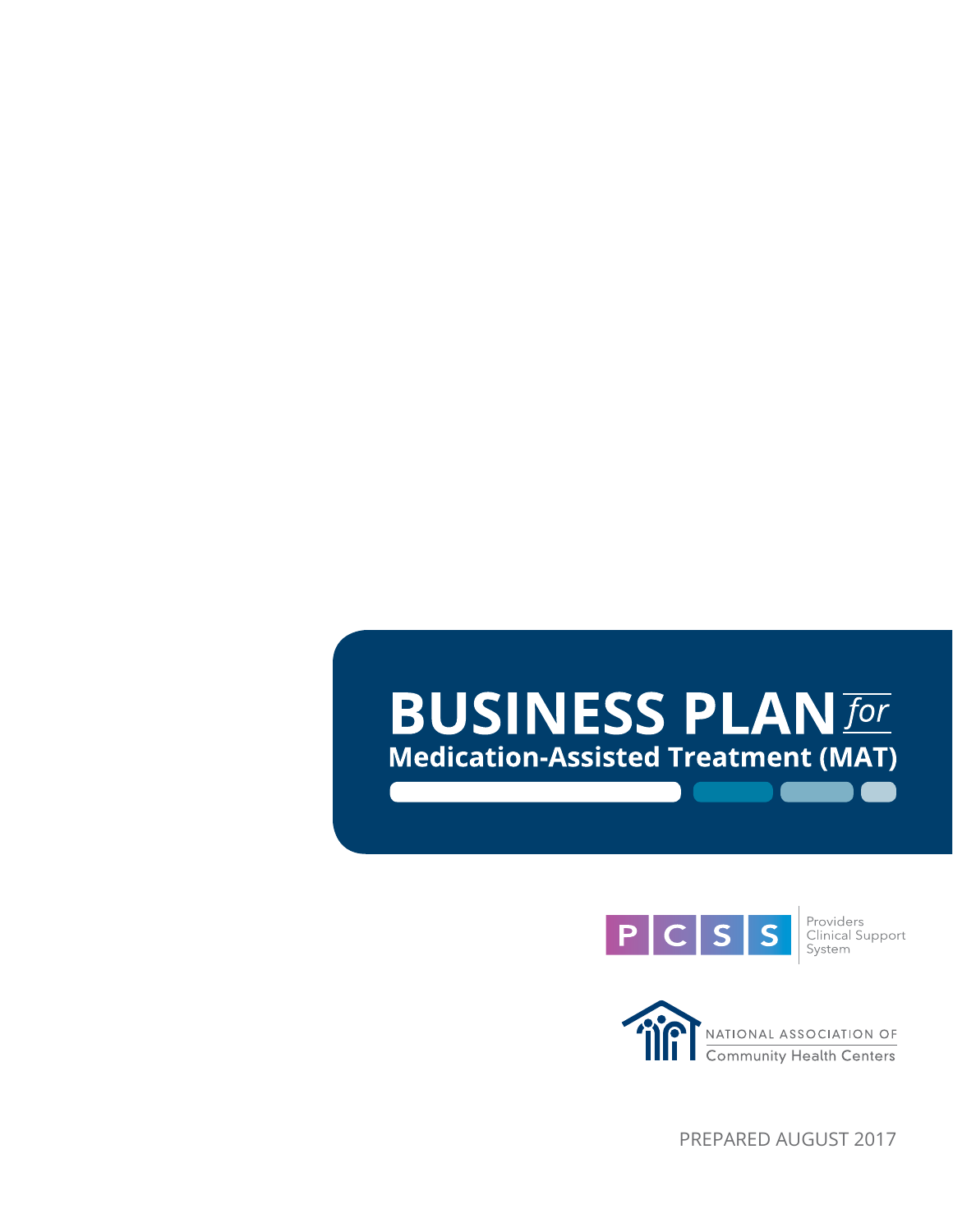*Funding for this initiative was made possible (in part) by grant no. 1U79TI026556-02 from SAMHSA. The views expressed in written conference materials or publications and by speakers and moderators do not necessarily reflect the official policies of the Department of Health and Human Services; nor does mention of trade names, commercial practices, or organizations imply endorsement by the U.S. Government.*

For more information on PCSS and NACHC, please visit our websites at www.pcssNOW.org and www.nachc.org.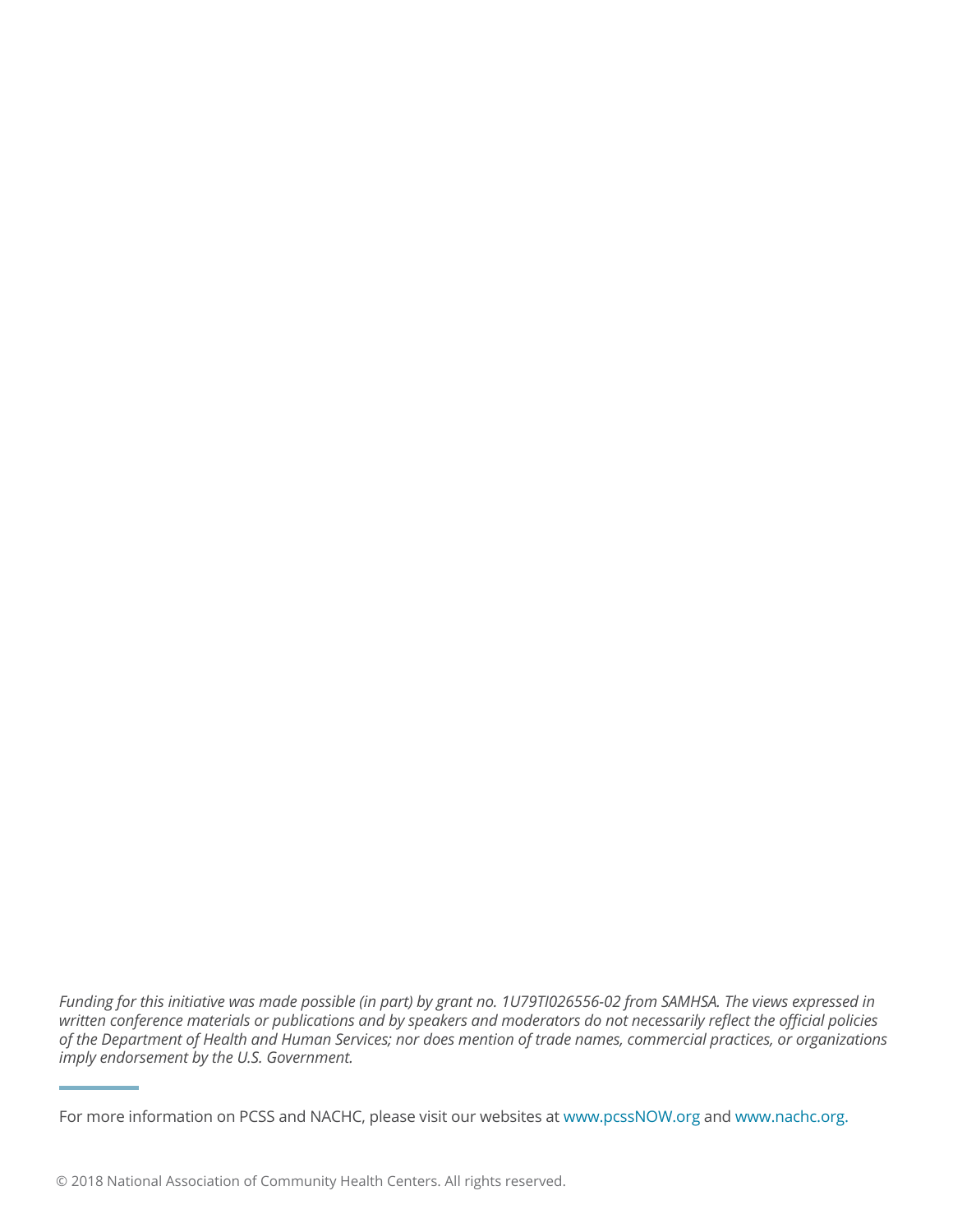# **TABLE OF**  CONTENTS

#### **[EXECUTIVE SUMMARY](#page-3-0) [4](#page-3-0)**

Primary Care Landscape The Business Case

#### **[VALUE-BASED](#page-4-0) [POPULATION HEALTH](#page-4-0) [5](#page-4-0)**

An Unmet Need Success Stories from Our Health Centers

#### **[CLINICAL OVERVIEW](#page-6-0) [7](#page-6-0)**

Organizational Readiness Three Medication Categories Clinical Best Practices Overview Quality Metrics

#### **[MANAGEMENT SUMMARY:](#page-9-0) [SERVICE LAUNCH AT](#page-9-0) [30, 60, & 90 DAYS](#page-9-0) [10](#page-9-0)**

Days 1–30 Days 31–60 Days 61–90

#### **[FINANCIAL PLAN](#page-11-0) [12](#page-11-0)**

Billing & Coding Health Center Visits Generated from one DATA 2000-waivered Physician Scalability

#### **[TRAINING &](#page-13-0) [TECHNICAL ASSISTANCE](#page-13-0) [14](#page-13-0)**

Online Resources

#### **[FUTURE DIRECTIONS](#page-13-0) [14](#page-13-0)**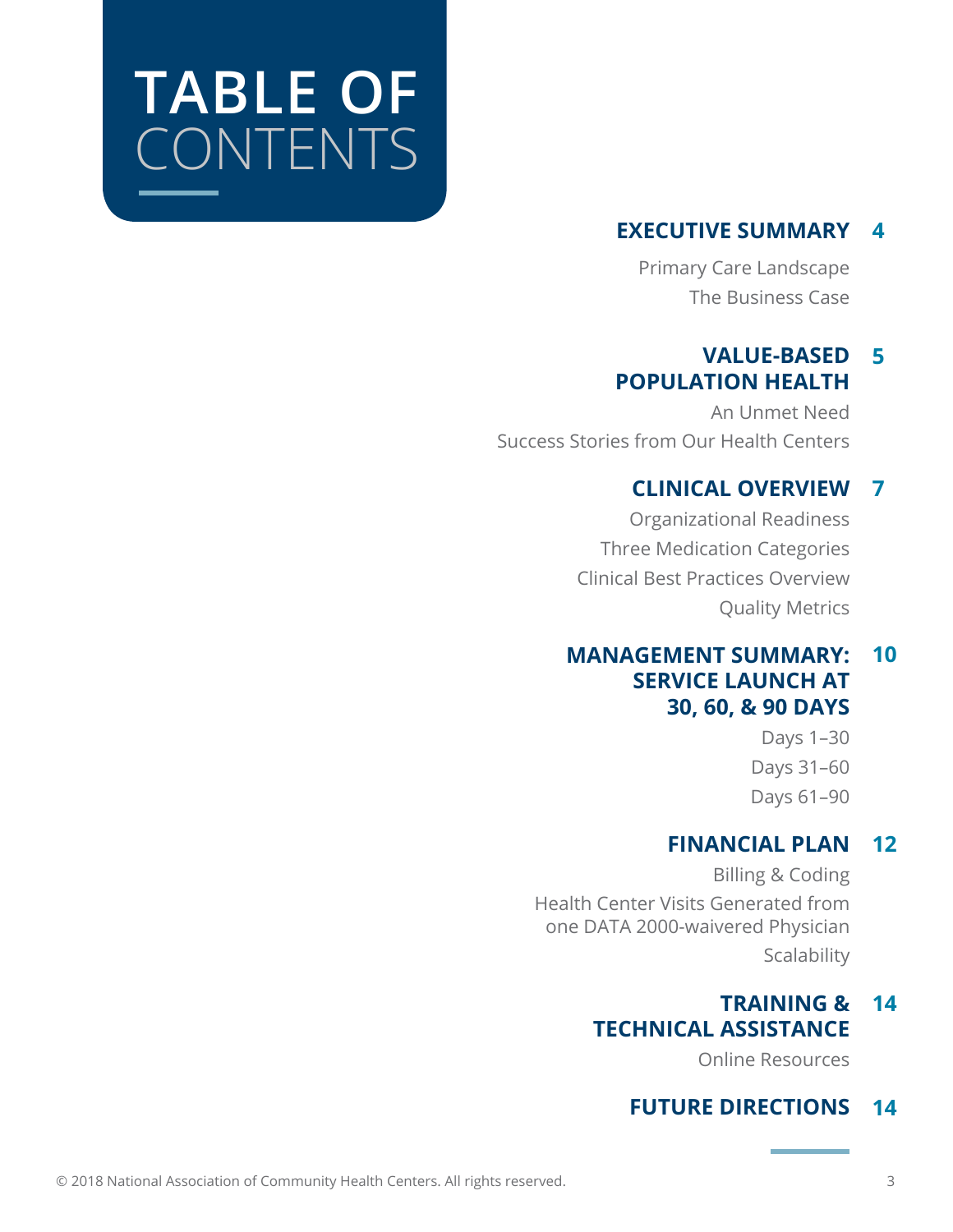# <span id="page-3-0"></span>**PRIMARY CARE LANDSCAPE**

### **The Role of the Health Center**

*"80% of behavioral health and addiction medicine/psychiatry is handled in primary care, whether or not we call it that."* 

- Expert panel on Addiction in Primary Care, National Association of Community Health Centers, March 2017

*"Integration of primary care and addiction care can help by ensuring higher quality care."* 

- SAMHSA-HRSA, May 2013

New medications for office-based treatment of opioid addiction are comparable in efficacy to other chronic conditions such as diabetes, asthma, and hypertension when combined with other interventions and as part of a comprehensive care plan. They are safe, highly effective, can be prescribed and/or administered at the Community Health Center, with a sustainable business plan.

### **The Patients We Already See**

Over 1 in 4 Americans will suffer from a substance use disorder during their lifetime.<sup>1</sup> National costs related to crime, loss of productivity, and health care as a result of substance use amounts to \$600 billion annually.2 Individuals with substance use disorders will incur 2–3 times the total medical expenses of patients without these disorders.

#### **PERSONS WITH SUBSTANCE USE DISORDERS HAVE:**

- 9x greater risk of congestive heart failure
- 12x greater risk of liver cirrhosis
- 12 $x$  risk of developing pneumonia  $3$

Yet, many individuals served in substance abuse settings do not have a primary care provider. 4

*Instead of sending our patients to substance use disorder treatment, we must shift the paradigm to integrate behavioral health services into our health centers and with primary care providers. There is a high comorbidity in primary care with behavioral health concerns, particularly trauma, depression, and anxiety.*

### **Why Treat Addiction in Primary Care?**



 *Figure 1: Integrated Clinical Business Areas Served by MAT*

Regular primary care for people with substance disorders has been shown to decrease hospitalizations by up to 30%. Alcohol and drug use screening and services reduce overall costs to the health care system while providing affordable, cost-effective, geographically accessible, and comprehensive care.

#### *Opioid use disorders may be intimidating topics for providers and administrators.*

Opioid use disorders are increasingly treated in primary care settings using our regular office visits. Primary care providers benefit from additional tools to treat patients with chronic pain and addiction, especially as these patients are associated with some of the highest morbidity and costs to systems.

# **THE BUSINESS CASE**

- Retention of current patients through expanded in-house services
- Access to substance-specific grants and funding
- Integrated referrals and increased service utilization
- Each DATA 2000-waivered physician can see 30 active patients for the first year of registration and up to 275 patients by the start of the third year participating in buprenorphine Medication-Assisted Treatment (MAT) for opioid use disorders. Each DATA 2000-waivered physician assistant or nurse practitioner can see up to 30 active patients. Enrolled patients may engage in other health center services, for an estimated \$115,000 billed per month per eligible physician, or an estimated \$418 per enrolled patient per month. 5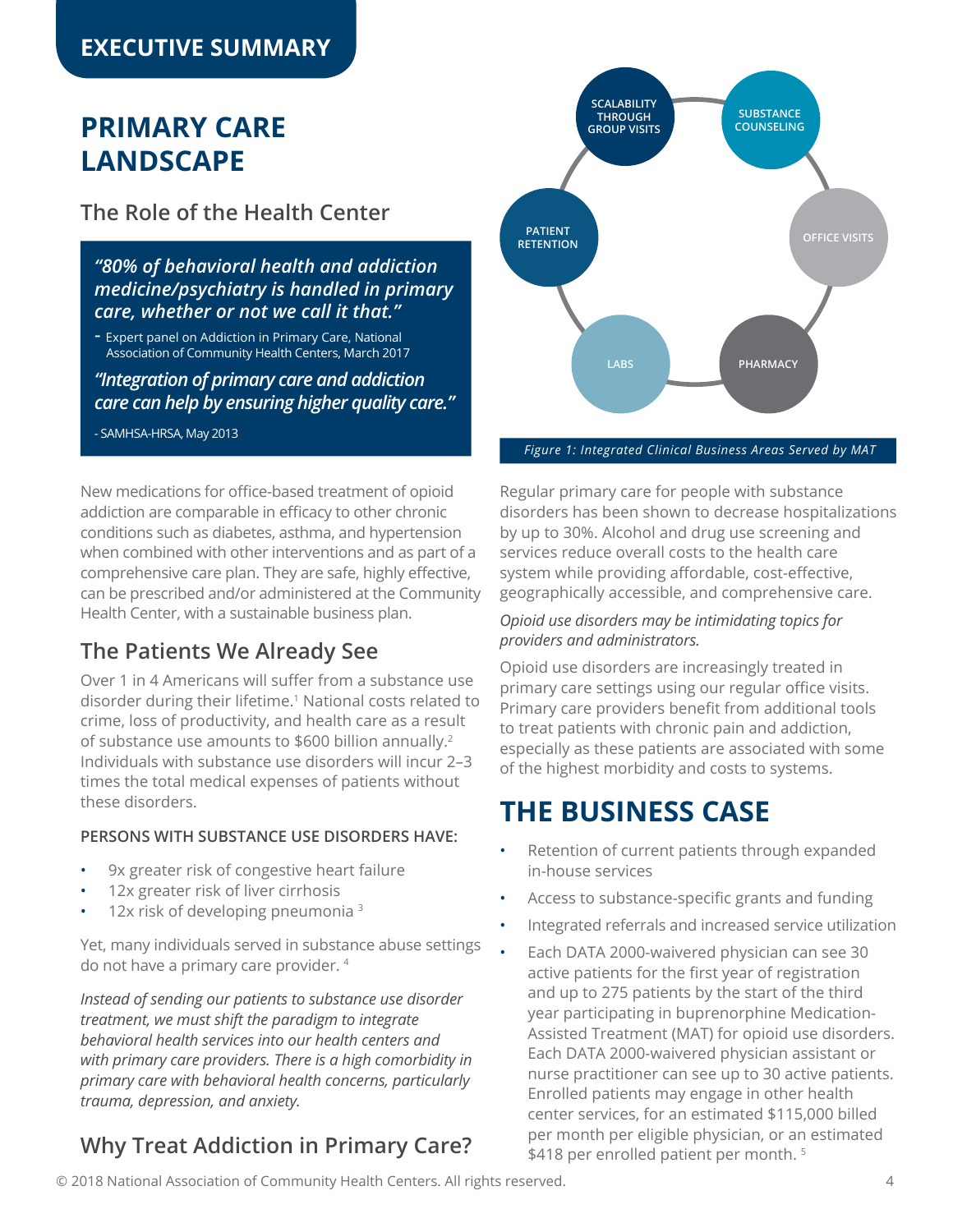# <span id="page-4-0"></span>**AN UNMET NEED**

### **Opioids: Suffering From Our Treatment of Pain**

- Opioid prescribing has *almost doubled* since the late 1990's due to pain treatment initiatives and guidelines. Opioid use disorders are highly related to increased health care utilization costs.<sup>6</sup>
- Opioids were involved in *33,091 deaths in 2015*, and opioid overdoses have *quadrupled since 1999*. 7
- **• 60%** of drug overdose deaths are related to pharmaceuticals and **75%** include prescription opioids.
- Tightening of opioid prescribing trends has been correlated with *increased heroin use* and *heroin overdose*.
- Long-term preventive care decreases costs on high opioid-related emergency room utilization rates.8
- **• 23.5 million people** are estimated to need substance use disorders treatment, *yet* only **2.6 million** receive it. 9,10 Nationwide, there are *under*  **40,000 prescribers** for buprenorphine, which is estimated to be *far below* the national access needs; less than half of the **2.2 million people** who need treatment for opioid use disorders receive it.<sup>11</sup>
- Results from a 2005 congressionally mandated evaluation study show that **in-office MAT** has **increased the availability of treatment** for opioid dependence; treatment is generally *safe and effective*; diversion, adverse clinical events, and public health consequences have been minimal.<sup>12</sup>

### **Benefits of Office-Based Treatment**

- Improved access **1**
- Private, confidential, and safe treatment that can be provided in any physician's office or health center **2**
- **3** Allows for continuity of care with primary provider including supervision of any controlled substances
- Does not require daily visits to a clinic or out-oftown, costly residential treatment **4**
- May allow more patient time for work, family, and other activities **5**
- Close supervision and regular use of clinic services for monitoring and diversion **6**

### **About Medication-Assisted Treatment (MAT)**

- Used as a **harm-reduction model** and **evidencebased treatment** for patients who already suffer from opioid use disorder. Goals include:
	- 1. A **decrease symptoms of opioid use disorder** (such as illicit opioid use)
	- 2. Decreased mortality
	- 3. Reductions in criminal activity.13
- It is recommended that MAT be offered in conjunction with **psychosocial supports**, which may include:
	- 1. Alcohol and Other Drugs of Abuse (AODA) counseling
	- 2. Psychotherapy
	- 3. Referral to social services such as employment and education assistance



*& Psychosocial Support*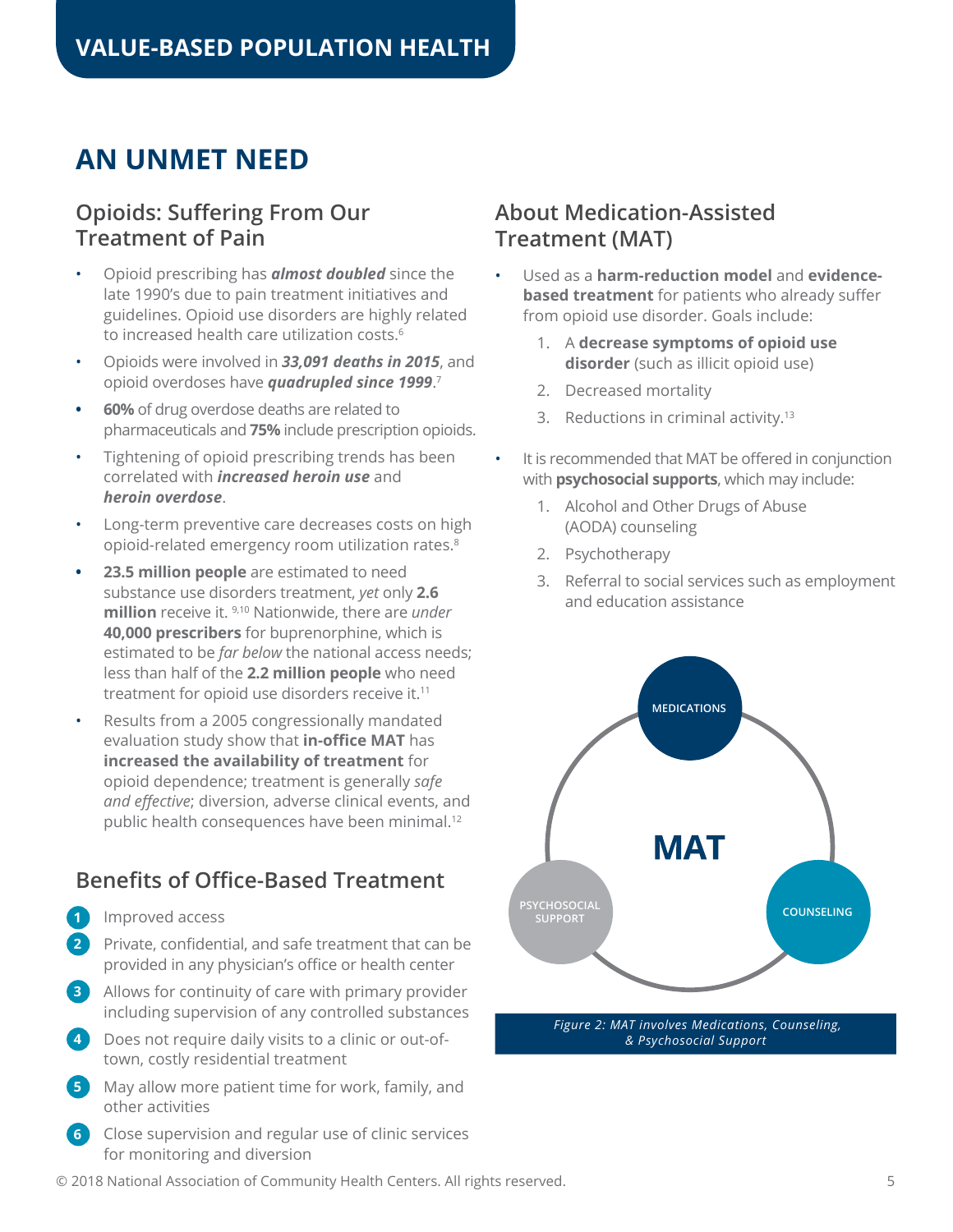# **SUCCESS STORIES FROM THE FIELD**

### *Greater Lawrence Family Health Center*

In this highly underserved population, Greater Lawrence Family Health Center has innovatively combined buprenorphine treatment as an essential option for patients with addiction or pain management needs. As pioneers of the "buprenorphine group visit," they enhance service utilization and productivity while offering key substance services.

- LAWRENCE, MA

### *Open Door Community Health Centers*

As a tie-in to their consultation behavioral health service, Open Door streamlines buprenorphine visits, enhancing their in-house psychiatrists' productivity to up to 30 billable visits per half-day.

- EUREKA, CA

### *Penobscot Community Health Center*

At this 10-site Federally-Qualified Health Center, buprenorphine treatment is initiated at one

site with their addiction medicine specialist. After attending a group-counseling program and reaching stabilization, the primary care provider at the patient's clinic of origin resumes responsibility for buprenorphine prescribing. - BANGOR, ME

### *The Massachusetts Model14*

In the Boston Medical Center Collaborative Care Model, a Nurse Case Manager (NCM) does the initial intake and collects data, allowing the physician to focus on the physical exam and documentation. The NCM also supervises on-site induction and managed stabilization. On average in one study, each NCM saw 75 patients per week.15, 16 Over 40 health centers use NCMs to expand access to treatment and minimize provider burden. This model is being implemented in other states and has been published by the United States Agency for Healthcare Research and Quality.17

*... And Countless Others*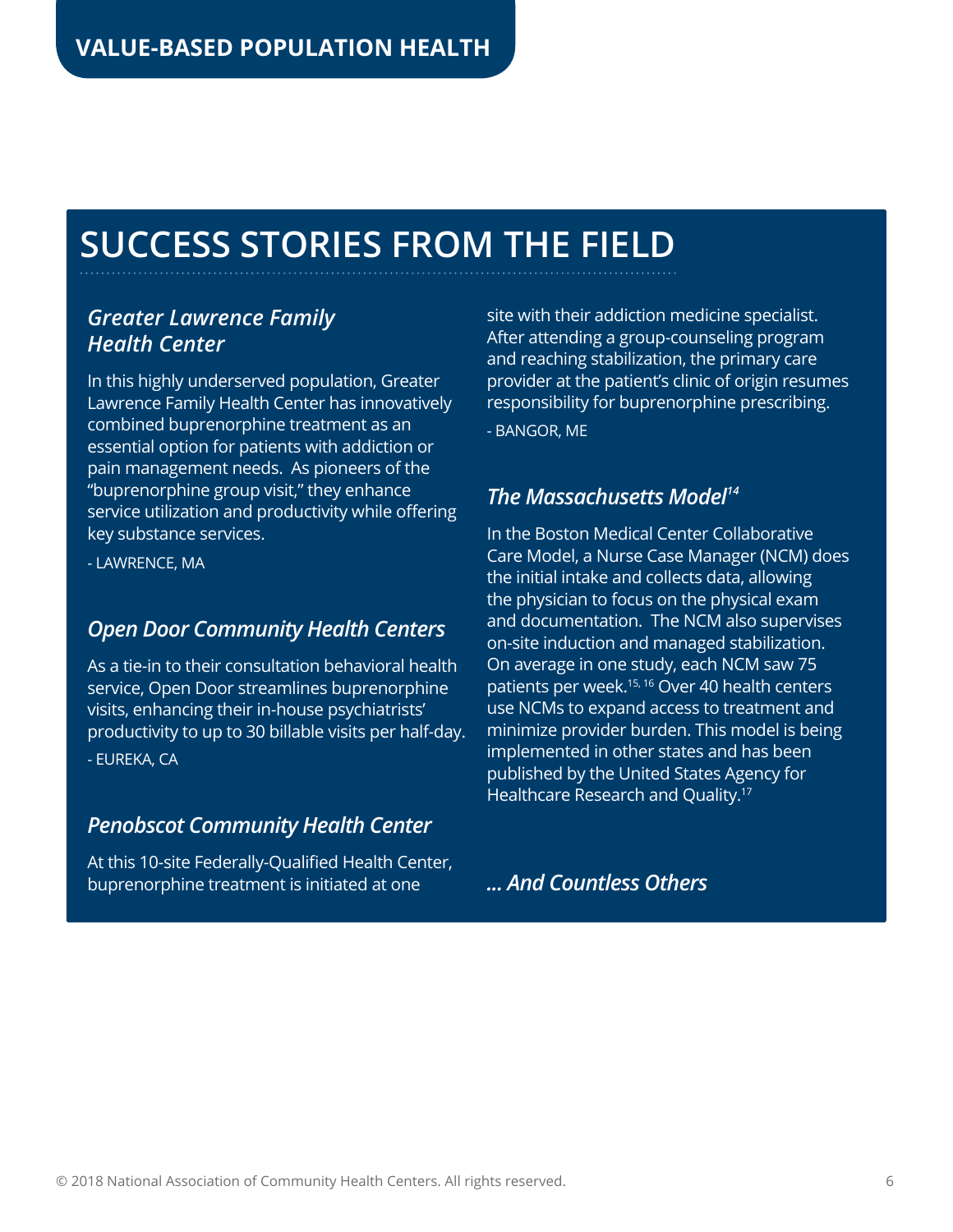# <span id="page-6-0"></span>**ORGANIZATIONAL READINESS**

- **• Environmental Assessment:** federal, state, and local support around addiction medicine/addiction psychiatry and behavioral health integration
- **• Internal Assessment:** provider and expanded care team attitudes, beliefs, practices to inform training opportunities and next steps
- **• Needs Assessment:** identifies community support such as other CBOs, behavioral health centers, hospital and/or residential programs
- **• Resource Assessment:** to inform care coordination teams and the development of strategic partnerships

#### **RECOMMENDED STAFFING INCLUDES:**

- 1. DATA 2000-waivered physicians, nurse practitioners, and physician assistants
- 2. Nurses: registered nurses, nurse care managers
- 3. Behavioral health: social workers, counselors, psychologists and substance use disorder counselors
- 4. Clinicians who can practice in an integrated model, addressing both primary care and behavioral health issues

#### **PHYSICAL SPACE AND LOGISTICS:**

- 1. Regular office exam rooms suffice, with *no additional space or equipment needed*
- 2. On-site *urine drug rapid tests* may be helpful, though many sites use send-out labs
- 3. Many sites scale services, access, and productivity through the use of group visits, which may occur in a larger room

*For many Community Health Centers, MAT can be achieved successfully with current staff & office space.*

# **THREE MEDICATION CATEGORIES**

### **Opioid Agonist: Methadone**

- Dispensing is restricted to Federal and State-approved opioid treatment programs (OTPs).
- Pharmacies and medical providers that do not participate in OTPs are prohibited from prescribing or dispensing methadone for opioid dependence.
- While Methadone is a successful harm-reduction model and a useful comparison for MAT, it is *impractical for most Health Centers.*
- **Opioid Partial Agonist/Antagonist: 2Buprenorphine (Subutex®) or Opioid Partial Agonist/Antagonist combination product Buprenorphine/ naloxone (Suboxone®)**
- Office-based therapy *commonly utilized in outpatient, Community Health Center settings*
- Can *safely be given to patients in active opioid withdrawal*
- Federal Drug Addiction Treatment Act (DATA) of 2000 allows qualified prescribers to receive a DEA waiver commonly referred to as "X number" or "X license," as the first letter of the DEA number for approved prescribers is replaced with an "X" on buprenorphine-related prescriptions.
- Initial physician waiver restricts treatment to 30 patients concurrently; after 1 year, a second waiver may be obtained to increase to 100 patients at one-time maximum.18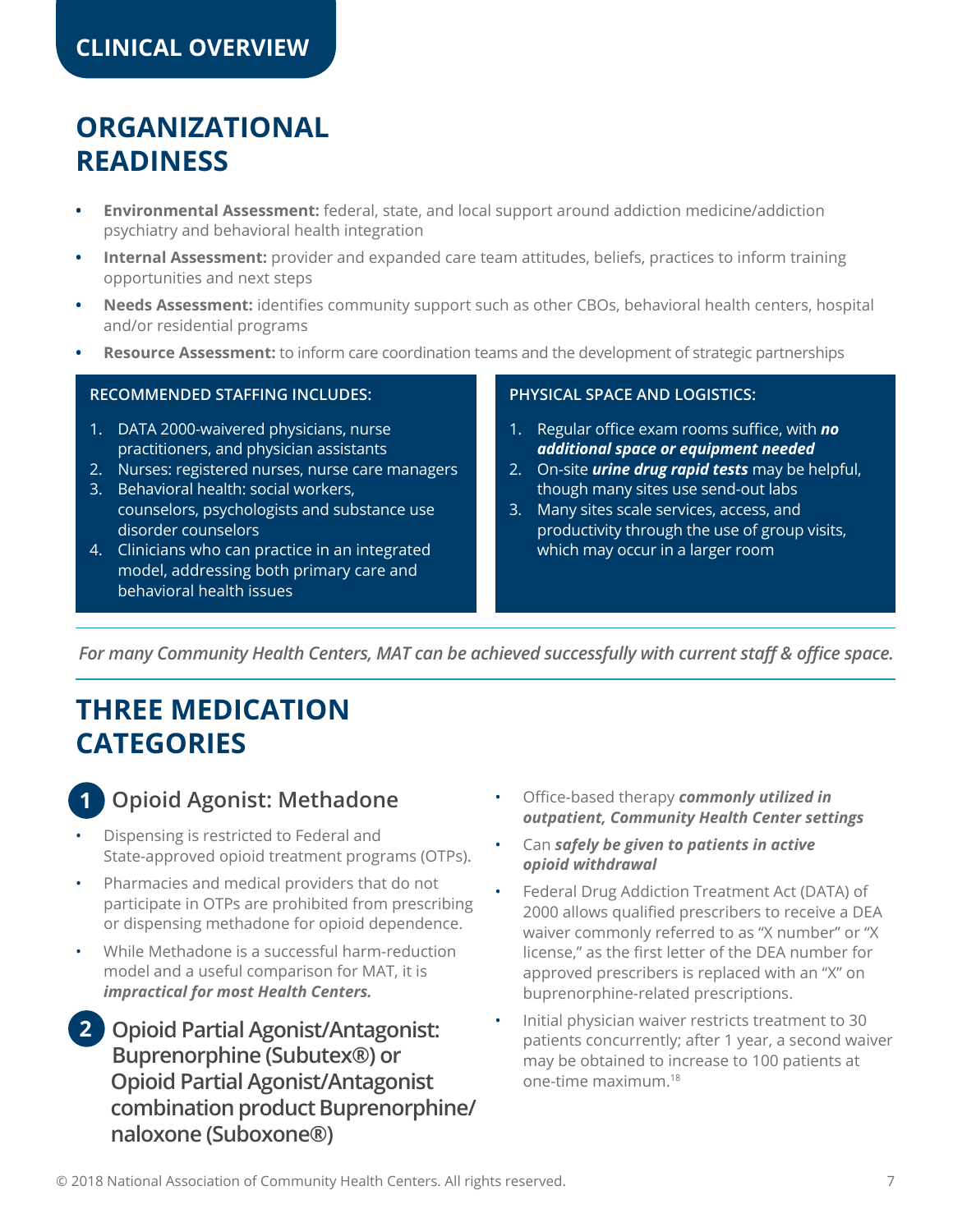- 2016 federal regulations have increased maximum limit to 275 patients per qualifying prescriber at one time following 1 year of treating 100 concurrent patients (2 years after initial approval) with buprenorphine.<sup>19</sup> *[https://www.federalregister.gov/](https://www.federalregister.gov/documents/2016/07/08/2016-16120/medication-assisted-treatment-for-opioid-use-disorders] ) [documents/2016/07/08/2016-16120/medication](https://www.federalregister.gov/documents/2016/07/08/2016-16120/medication-assisted-treatment-for-opioid-use-disorders] )[assisted-treatment-for-opioid-use-disorders](https://www.federalregister.gov/documents/2016/07/08/2016-16120/medication-assisted-treatment-for-opioid-use-disorders] )*
- The 2016 Comprehensive Addiction and Recovery Act (CARA) expanded prescribing privileges for a maximum of 30 active patients per provider to nurse practitioners (NPs) and physician assistants (PAs) for 5 years.20
- Combination (buprenorphine/naloxone) pill used for induction unless patient is pregnant or documented allergy to naloxone.
- SAMHSA TIP 40 offers information on the Clinical Guidelines for the Use of Buprenorphine in the Treatment of Opioid Addiction.21

### **Opioid Antagonist: 3 (Naltrexone, Vivitrol®)**

- May be used for alcohol cravings or to prevent the effects of opioid prescriptions such as pain medications
- Prevents relapse to opioid use following detoxification, reduces opioid use and opioid cravings
- One must be opioid (including Methadone) naïve and have completed opioid withdrawal (detoxification) prior to starting Naltrexone, as its use causes sudden, precipitated withdrawal symptoms
- Available in daily by-mouth tablets or oncemonthly injection
- No need for a special license or waiver to administer treatment

# **CLINICAL BEST PRACTICES OVERVIEW**

#### **Patient Selection 1**

- Referral from SBIRT
- Diagnosis of opioid use disorder
- Desire for outpatient treatment
- Appropriateness of outpatient treatment (some may need in-patient care first)
- Ability to provide informed consent including an understanding of risks and benefits
- Motivation for engagement (willingness to make weekly appointments, etc.)
- Expectation for adherence and following of safety procedures
- Psychiatric and psychosocial stability or concurrent mental health treatment to support psychiatric stabilization
- No or very limited concurrent use of alcohol and benzodiazepines

# **Initial Visit 2**

Stability of recovery environment (housing, transportation, food security, etc.); availability of care management/social services capable of providing support.

- History and physical for patients new to practice
- Assess and identify behavioral health concerns
- For established patients, may be done as a follow-up visit with focus on relevant screenings, exam, and psychoeducation
- Labs: at the discretion of the provider and what is clinically indicated. Common studies include liver function tests, infectious diseases (HIV, hepatitis panel), urine drug screen, buprenorphine and methadone labs (often not detected on standard urine toxicology screen). A pregnancy test should be completed for all reproductive-age female patients.
- Clinical Opiate Withdrawal Scale (COWS) *[https://www.drugabuse.gov/sites/default/files/files/](https://www.drugabuse.gov/sites/default/files/files/ClinicalOpiateWithdrawalScale.pdf) [ClinicalOpiateWithdrawalScale.pdf](https://www.drugabuse.gov/sites/default/files/files/ClinicalOpiateWithdrawalScale.pdf)*
- Patient education
- Written and signed consent for treatment and controlled substance agreement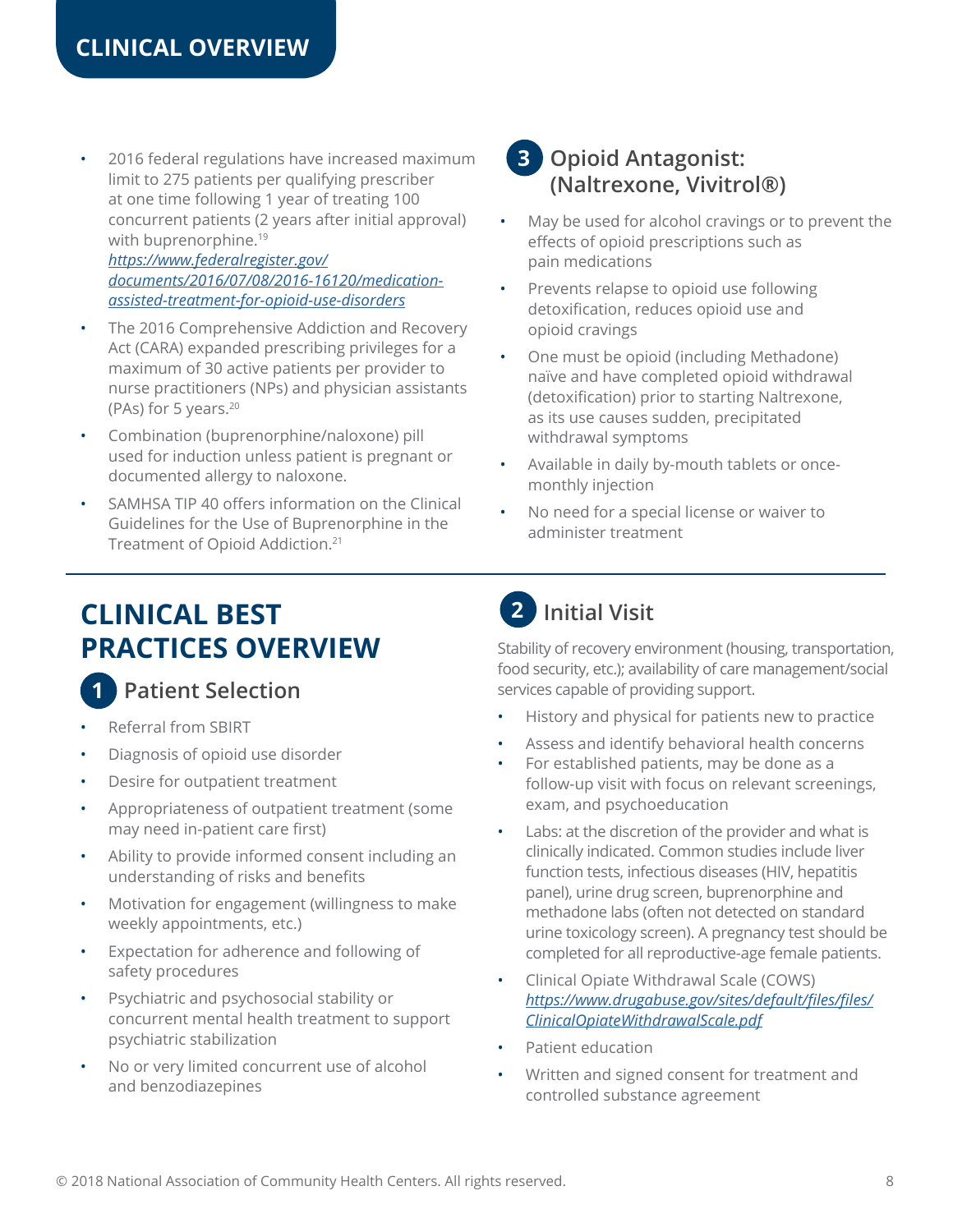- Check and record state prescription drug monitoring program
- Arrange psychosocial treatment / counseling (motivational interviewing, network therapy, relapse prevention counseling, cognitive behavioral therapy, and/or 12-step as a form of social and recovery support)
- Consider family involvement
- Develop comprehensive care plan to address medical, behavioral, and substance use concerns
- Treatment of co-occurring illness
- Emphasis on collaboration of care both within and beyond the four walls of the health center; this speaks to the need for coordination within the community including with emergency rooms, urgent care centers, other prescribers, and pharmacies.

# **Maintenance Visits 3**

- Emphasize once-daily dosing for most patients to help improve adherence
- Use of below strategies to minimize diversion
- Treatment without pre-specified duration works best as chronic treatment, as with other chronic disorders (e.g., diabetes)
- Higher doses may be more effective and tapered over time as clinically indicated
- Maintaining continuity may also be achieved through quarterly visits for preventive and primary care

#### **Strategies to Minimize Diversion 4**

- Regular assessment of readiness/fit for office-based treatment
- Open discussion of diversion concerns and need to keep medication safe, protected, and secured
- Provide education on medication storage: not in public places, avoid shared places such as bathrooms, keep in labeled prescription bottles
- Treatment agreement
- Random urine drug screens or as clinically indicated
- Monitoring of state prescription drug monitoring program
- Counseling/care collaboration
- Individualize treatment: based on clinical need, some patients may require more long-term close follow-up and support while others may be seen less frequently
- Use of therapeutic dose
- Random pill counts
- Enlist aid of pharmacists
- Consider lock boxes
- Contingency management principles; for example, if a patient is found selling or diverting medication, a higher level of care such as inpatient or a Methadone clinic may be indicated

# **QUALITY METRICS**

- Access to MAT and appropriate pain/addiction control may help to improve other measures for quality, including but not limited to goals for managing diabetes and hypertension.
- Integration and monitoring of data from drug screens and prescription drug monitoring programs.
- Engagement in care and visit adherence.
- Community level: number of overdoses, number and/ or frequency of opioid prescriptions, legal recidivism.
- If metrics plateau or stall, barrier may be related to behavioral health. Be sure to track comorbid behavioral health conditions (e.g. depression, traumatic stress).
- In 2016, HRSA provided \$94M to 271 health centers to provide substance use disorders treatment with a focus on MAT for opioid use disorders. New reporting requirements/metrics include:
	- *1. Number of patients receiving SBIRT services,*
	- *2. Number of FTE substance abuse services providers,*
	- *3. Number of patients receiving substance abuse services,*
	- *4. Number of visits for substance abuse services,*
	- *5. Number of physicians who obtained a DATA waiver*
	- *6. Number of patients who received MAT*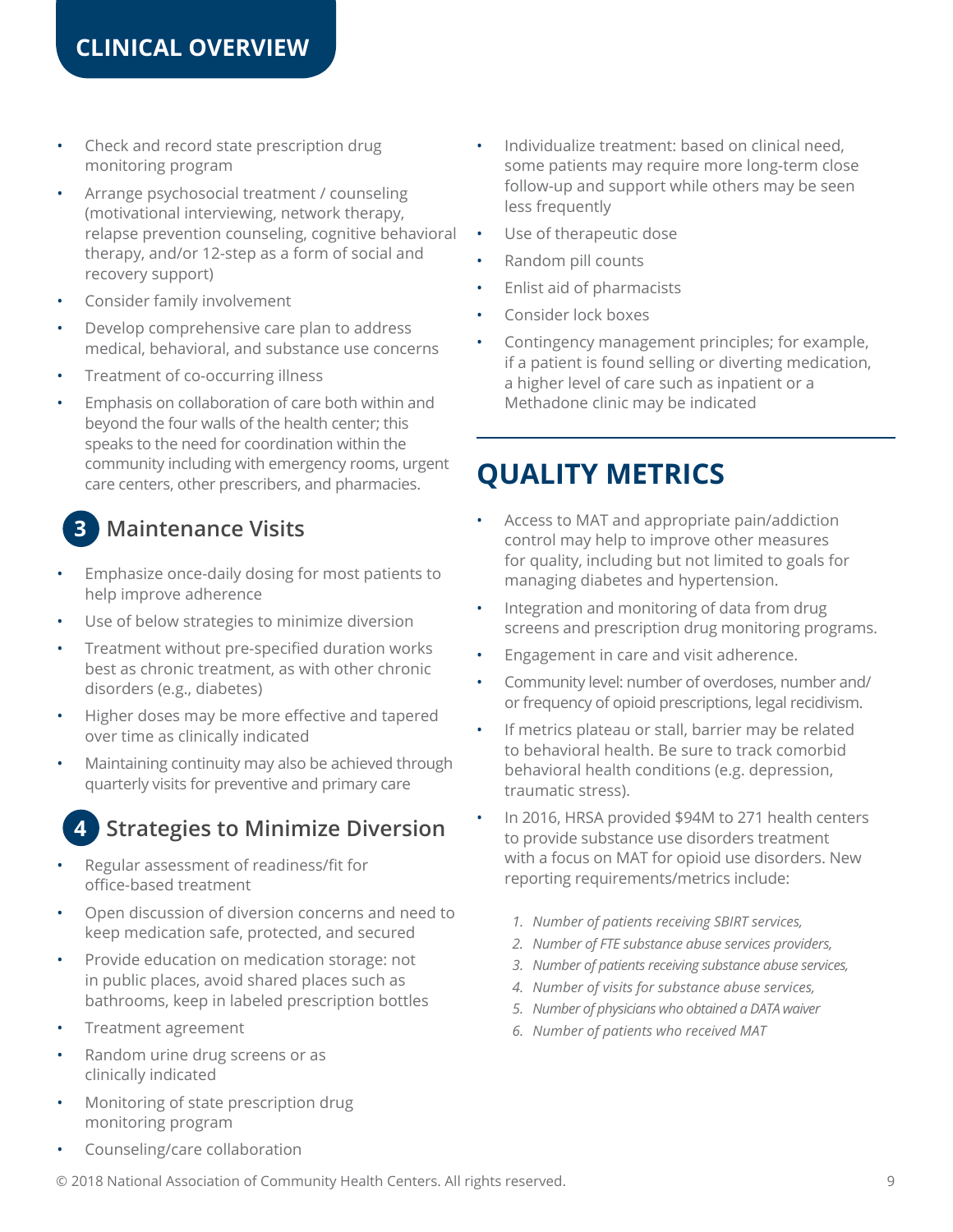# <span id="page-9-0"></span>**SERVICE LAUNCH AT 30, 60 AND 90 DAYS**

Identify program champion to oversee implementation and integration. Program champion may take on leadership, coordination, and reporting to boards, leadership, and staff with all subsequent recommendations.

• PCSS-MAT offers free, tailored mentoring options, online modules, webinars, small group discussions, clinical guidelines, coaching, and waiver training: [http://pcssmat.org.](http://pcssmat.org)

Consider discussion with local partners already working in MAT.

Consider substance use disorder education for all staff as a way of increasing addiction-informed care in order to have buy-in from all staff and not just those directly involved with MAT plan.

Estimate access needs

- Markers may include patients with "pain" diagnoses, opioid prescriptions, or data from SBIRT.
- Patient appointment utilization rates should be considered in order to anticipate staffing needs.
- Other options to increase access include: group medical visits, nurse visits, utilization of NP/ PAs, and behavioral health provider support.

Identify physician(s), nurse practitioner(s), and/or physician assistant(s) in possession of the DATA 2000 waiver and able to prescribe buprenorphine products for MAT

- For prescribers with the DATA 2000 waiver, verify current number of patients being treated with buprenorphine relative to the number able to treat (30 for first year, with ability to apply for increase to 100 patients after 1 year, and as of 2016, 275 patients after 2 years)
- Verify practitioner status if needed using the SAMHSA pharmacist verification tool 22

If no prescriber(s) in possession of waiver or insufficient prescribers to meet access need, determine method to complete DATA 2000 waiver training

- Resources, including in-person and low-cost online training available at SAMHSA [https://www.samhsa.gov/medication-assisted-treatment/training-resources/](https://www.samhsa.gov/medication-assisted-treatment/training-resources/buprenorphine-physician-training) [buprenorphine-physician-training](https://www.samhsa.gov/medication-assisted-treatment/training-resources/buprenorphine-physician-training)
- After completing a minimum 8 hours of training, physician may apply for physician waiver, which is necessary to prescribe buprenorphine products for opioid dependence. No prescriptions may be issued until DATA 2000 waiver is applied to individual physician's DEA license.
	- *• Each physician prescriber new to the DATA 2000 waiver may only prescribe for up to 30 current patients for the first year.*
- Nurse practitioners and physician assistants who have completed the required 24-hours of training may seek a DATA 2000 waiver for up to 30 patients [https://www.asam.org/quality-practice/practice-resources/nurse-practitioners-and](https://www.asam.org/quality-practice/practice-resources/nurse-practitioners-and-physician-assistants-prescribing-buprenorphine)[physician-assistants-prescribing-buprenorphine.](https://www.asam.org/quality-practice/practice-resources/nurse-practitioners-and-physician-assistants-prescribing-buprenorphine)
- All prescribers must have access to the state's prescription drug monitoring program.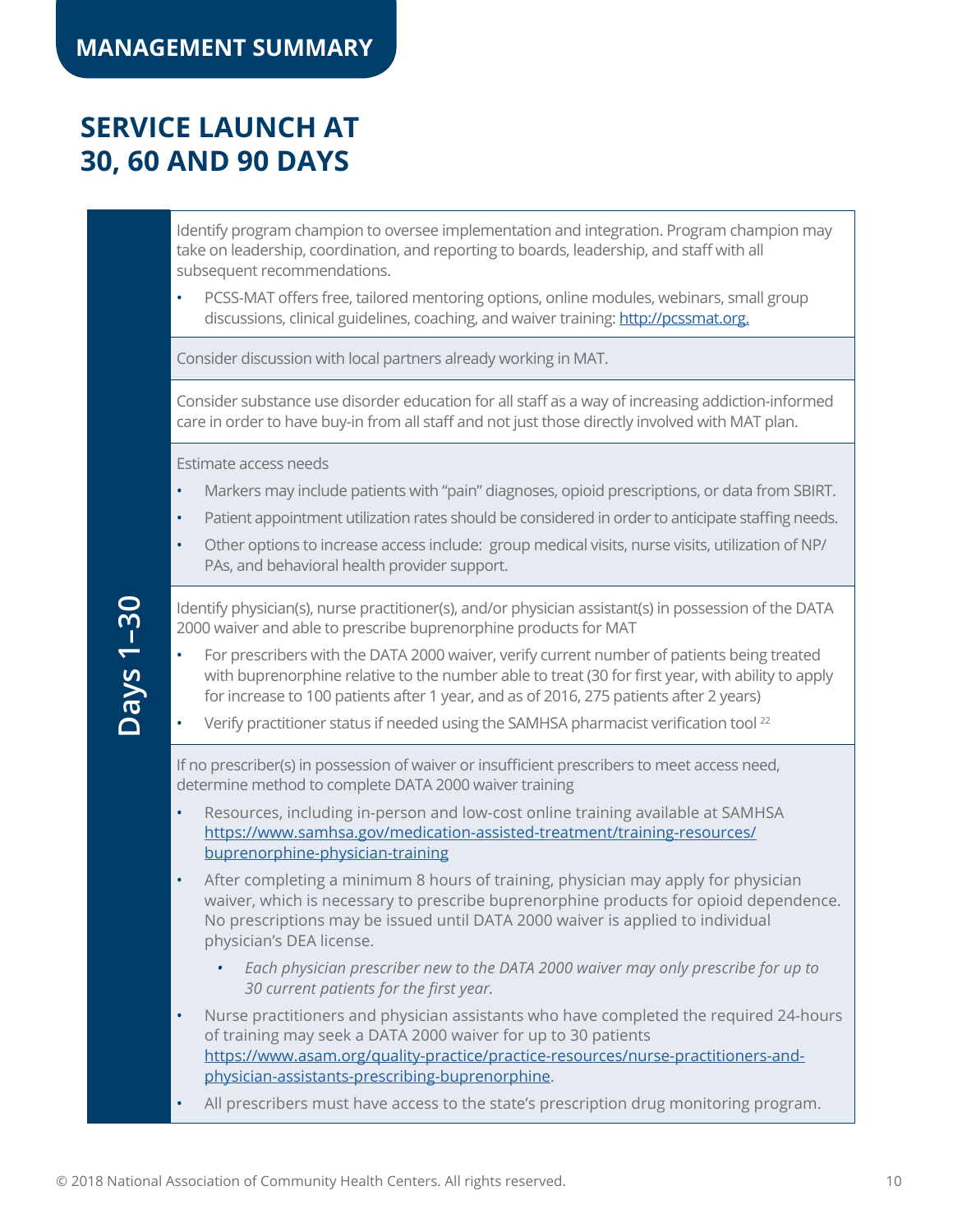# **SERVICE LAUNCH AT 30, 60 AND 90 DAYS (CONTINUED)**

Determine integration methods with clinic, SBIRT, and existing behavioral health resources.

Create local directory for substance-related resources, both for clinical care teams and as a patient handout.

Determine referral mechanisms for patients to access new, in-house MAT service.

Build or adapt controlled substance and informed consent agreements.

Days 31-60 **Days 31–60**

**Days 61–90**

Days 61-90

Develop relevant internal policies and procedures such as eligibility, referral, staffing, supervision, confidentiality, and quality metrics.

Develop tracking and mechanisms to ensure that each DATA 2000-approved MAT prescriber does not exceed patient limits (e.g., no more than 30 patients for the first year). Each prescriber should maintain a secured list of "active" MAT patients for both internal tracking as well as external audit.

Develop clear policies for when patients are no longer considered "active" and how they may re-apply for MAT services.

Build templates for electronic health records and scripts for care teams. Standardized policies and procedures will help for safe and consistent care.

Contact local payers to verify patient eligibility, any local billing/coding recommendations, and provide details on estimated access and referrals.

Contact local pharmacies to determine which have stock or access of buprenorphine products. In rural areas, consider agreement with one or more local pharmacies to order stock and provide HIPAA-compliant care coordination and tracking.

Provide staff training. This may include topics such as implicit biases, trauma, language, and relapse awareness.

Establish after-hours and out-of-the-office coverage plans.

Practice run-throughs of process and address any discrepancies.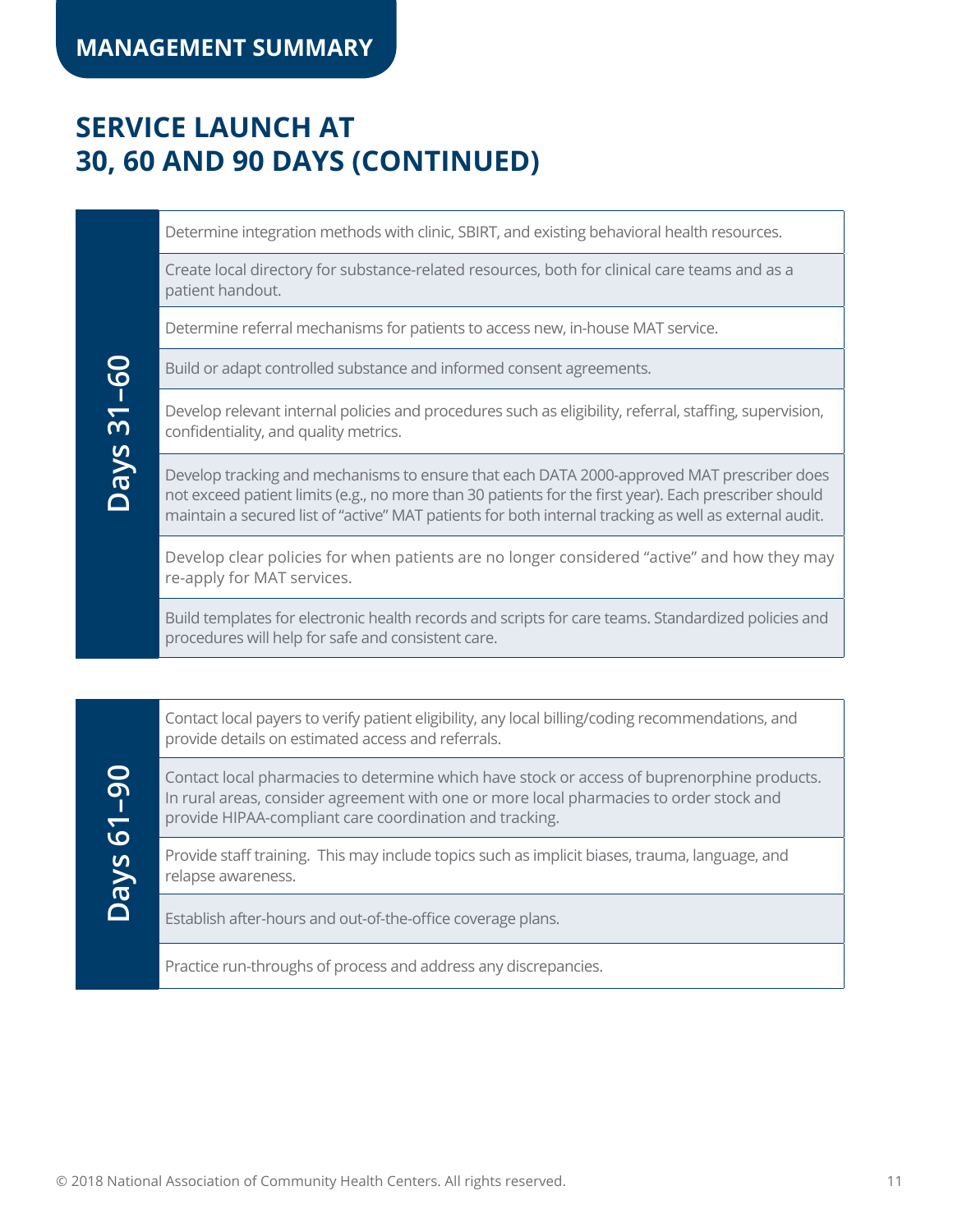# <span id="page-11-0"></span>**BILLING AND CODING**

### **Diagnoses (ICD-10)**

As of October 1, 2015, buprenorphine-related diagnoses for MAT visits are included in Opioid-Related Disorders in DSM-5 and ICD-10 with heading (F11). Examples may include:

- 1. [Most commonly] Opioid use disorder: F11.10 (mild), F11.20 (moderate), F11.20 (severe).
- 2. Opioid intoxication: F11.129, F11.229, F11.929, F11.222, and/or F11.922
- 3. Opioid withdrawal: F11.23
- 4. Unspecified Opioid-Related Disorder: F11.99 *Additional detail available at: [http://www.icd10data.com/](http://www.icd10data.com/ICD10CM/Codes/F01-F99/F10-F19/F11-) [ICD10CM/Codes/F01-F99/F10-F19/F11-](http://www.icd10data.com/ICD10CM/Codes/F01-F99/F10-F19/F11-)*

### **Current Procedural Terminology (CPT) & Documentation**

• Will follow standard evaluation and management (E&M) coding based on complexity and time with four contributing components: history, physical exam (or mental status exam), complexity of

decision-making, and contributing factors. In general, these codes are the same for primary care physicians and psychiatrists; there are no specific CPT codes unique to MAT.

- New patient/induction visits: 99203-99205
- Follow-up/maintenance visits: 99211-99215
- Psychiatrists may additionally bill using E/M modifiers for psychotherapy (+90833, +90836, + 90838)
- Psychologists and Social Workers may bill for individual psychotherapy services: 90832, 90834, 90837
- Group therapy (including outpatient buprenorphine services): 90853
- Some private health insurers or government entities utilize HCPCS codes for buprenorphine treatment services, which will be determined on a local basis: Examples include:
	- 1. H0001 IOP Alcohol and/or drug assessment
	- 2. H0002 Screening to determine eligibility for admission to treatment program
	- 3. H0003 Alcohol and Drug Screening
	- 4. H0015 Intensive Outpatient Treatment
	- 5. H0034 Medication Training and Support
	- 6. H0038 Self-help/Peer Services

# **HEALTH CENTER VISITS GENERATED FROM ONE DATA 2000-WAIVERED PHYSICIAN**





*Figure 3: With an estimated average reimbursement of \$70 per medication management or counseling visit, whole-system access provided by single DATA 2000-waivered physician may account for up to 1,650 visits (based on 550 medication management visits with prescriber(s) and 1,100 therapy or counseling visits) or \$115,500 per month (6 clinic visits or \$418 per enrolled patient per month) by the start of the third year participating in MAT. Patients may use additional health center services.*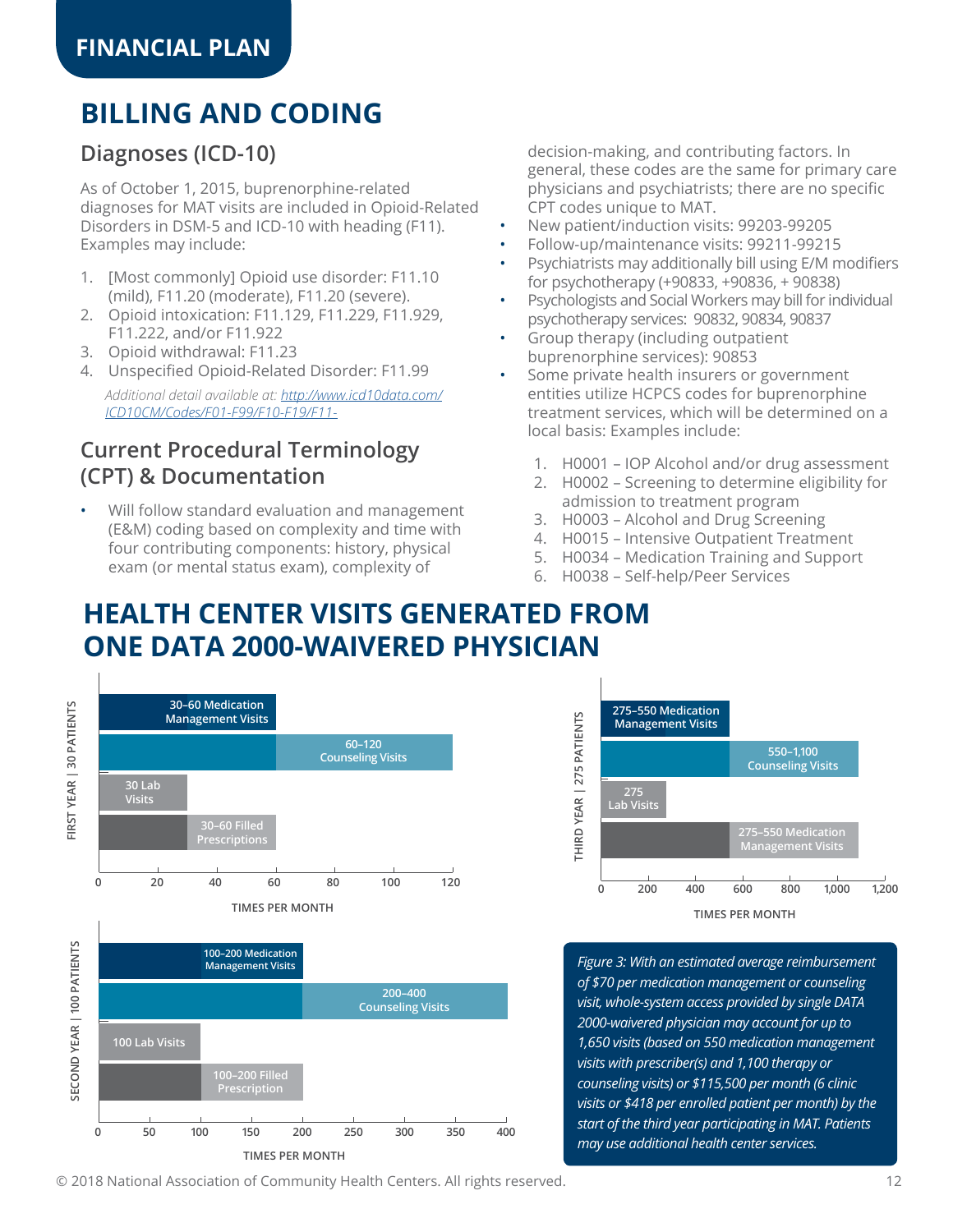### *Case Study: One Health Center's MAT Model During Most Recent 1-Year Period*

The growth with 1 physician was steady through the year, growing from 35 active MAT patients in December 2016 to 100 in November 2017. While 100 patients were actively being managed in November, 144 received a qualifying service from the MAT team.

- MD 1.00 FTE
- NP 0.33 FTE
- RN 1.00 FTE
- BHC (Behavioral Health Consultant- PhD or LCSW)- 2.00 FTE
- CHC (Community Health Coordinator); focus on access to community supports and supporting the care plan. For addiction services, this has

involved helping to organize transportation, housing, as well as co-facilitation of intensive outpatient groups (along with licensed behavioral provider) - 0.67 FTE

- PSR (Patient Services Representative); scheduling, admin support for clinic operations - 0.67 FTE
- Billing, IT, through corporate & business offices

#### *The staffing from MAT Program included:*

Staff costs including benefits are estimated between **\$440,000–\$480,000**. The nurse practitioner also sees patients that are either no longer in MAT or have not entered MAT. The visits she generated for non-MAT patients are excluded from this model. Also, the CHC, PSR, RN, and BHC also see non-MAT patients but FTE's have been adjusted to **reflect estimated time spent with MAT patients, only.**

*During the 12 month period reviewed:*

- The doctor saw **210 patients** which represented **1,789 medication** visits.
- The NP provided **784 visits** to these patients.
- BHC visits added another **2,154 visits (711 individual and 1,443 group)**.
- In all, there were 3,284 visits that qualified as FQHC encounters. At a hypothetical PPS rate of \$150, that equates to \$492,600 in revenue.

*Averages, per patient, are as follows:*

- Monthly Visits = 4.5 (MD 1.9, BHC 2.1, NP 0.5)
- Annual Visits = 22.5 (MD 8.5, BHC 10.3, NP 3.7)

*Monthly Prescriptions Filled=4*

## **SCALABILITY**

### **Diagnoses (ICD-10)**

- Screening tools/visits may allow more comprehensive referrals and integration: PHQ-2/9, NIDA, domestic violence, CAGE-AID, ACES, and SDOH.
	- 1. These programs have used ancillary staff such as social workers, nurses, and case managers to provide time-consuming clinical services allowing the prescriber to focus specifically on MAT.
	- 2. May facilitate self-management and peer-topeer connections.
- Each additional DATA 2000 provider may expand access relative to the case availability on his or her waiver [30, 100, or 275 patients, as above].
	- 1. Flag prescribers to apply for an increase in waiver status on the relevant anniversary of waiver receipt.
- Practice toolbox may help to spread responsibilities between staff, services, and billable visits: primary care, nutrition, behavioral health, labs, etc.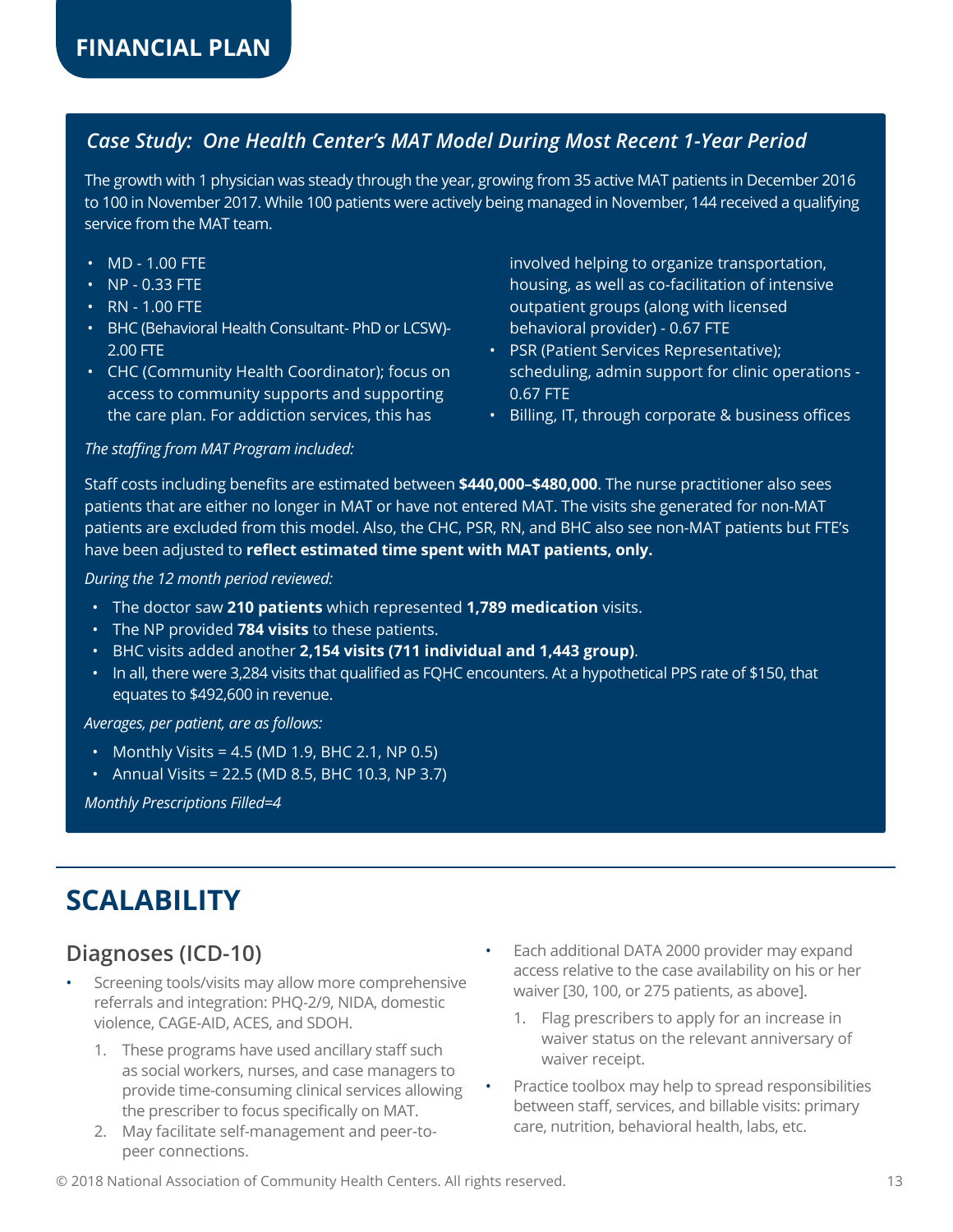# <span id="page-13-0"></span>**ONLINE RESOURCES**

New medications for office-based treatment of opioid addiction are comparable in efficacy to other chronic conditions such as diabetes, asthma, and hypertension when combined with other interventions and as part of a comprehensive care plan. They are safe, highly effective, can be prescribed and/or administered at the Community Health Center, with a sustainable business plan.

- 1. Providers' Clinical Support System (PCSS) for Opioid Therapies: [http://pcss-o.org](https://pcss-o.org/)
- 2. PCSS for Medication Assisted Treatment:<http://pcssmat.org>
- 3. American Society of Addiction Medicine (ASAM) Guideline for the Use of Medications in the Treatment of Addiction Involving Opioid Use: [https://www.asam.org/docs/default-source/practice-support/guidelines-and](https://www.asam.org/docs/default-source/practice-support/guidelines-and-consensus-docs/asam-national-practice-guideline-supplement.pdf)[consensus-docs/asam-national-practice-guideline-supplement.pdf](https://www.asam.org/docs/default-source/practice-support/guidelines-and-consensus-docs/asam-national-practice-guideline-supplement.pdf)
- 4. ASAM Summary of the Comprehensive Addiction and Recovery Act (CARA): [https://www.asam.org/advocacy/](https://www.asam.org/advocacy/issues/opioids/summary-of-the-comprehensive-addiction-and-recovery-act) [issues/opioids/summary-of-the-comprehensive-addiction-and-recovery-act](https://www.asam.org/advocacy/issues/opioids/summary-of-the-comprehensive-addiction-and-recovery-act)
- 5. ASAM Treatment of Opioid Use Disorder Course (includes waiver-qualifying requirements): [https://elearning.](https://elearning.asam.org/buprenorphine-waiver-course) [asam.org/buprenorphine-waiver-course](https://elearning.asam.org/buprenorphine-waiver-course)
- 6. American Association of Nurse Practitioners (AANP) State Practice Environment Interactive Map: [https://www.](https://www.aanp.org/legislation-regulation/state-legislation/state-practice-environment) [aanp.org/legislation-regulation/state-legislation/state-practice-environment](https://www.aanp.org/legislation-regulation/state-legislation/state-practice-environment)
- 7. SAMHSA Facts about Buprenorphine for Treatment of Opioid Addiction: [https://store.samhsa.gov/product/](https://store.samhsa.gov/product/The-Facts-about-Buprenorphine-for-Treatment-of-Opioid-Addiction/SMA15-4442) [The-Facts-about-Buprenorphine-for-Treatment-of-Opioid-Addiction/SMA15-4442](https://store.samhsa.gov/product/The-Facts-about-Buprenorphine-for-Treatment-of-Opioid-Addiction/SMA15-4442)
- 8. SAMHSA Buprenorphine Waiver Notification: [http://buprenorphine.samhsa.gov/forms/select-practitioner](http://buprenorphine.samhsa.gov/forms/select-practitioner-type.php)[type.php](http://buprenorphine.samhsa.gov/forms/select-practitioner-type.php)
- 9. HRSA Substance Abuse Expansion Technical Assistance[: https://bphc.hrsa.gov/programopportunities/](https://bphc.hrsa.gov/programopportunities/fundingopportunities/substanceabuse/) [fundingopportunities/substanceabuse/](https://bphc.hrsa.gov/programopportunities/fundingopportunities/substanceabuse/)
- 10. SAMSHA Publications and Resources on Medication-Assisted Treatment (MAT): [https://www.samhsa.gov/](https://www.samhsa.gov/medication-assisted-treatment/training-resources/publications ) [medication-assisted-treatment/training-resources/publications](https://www.samhsa.gov/medication-assisted-treatment/training-resources/publications )
- 11. Project ECHO pain clinic: [http://echo.unm.edu/](http://echo.unm.edu/ )
- 12. PainNET, through the Weitzman Institute, CHC, Inc.: <https://painnet.net>

### **FUTURE DIRECTIONS TO THINK ABOUT**

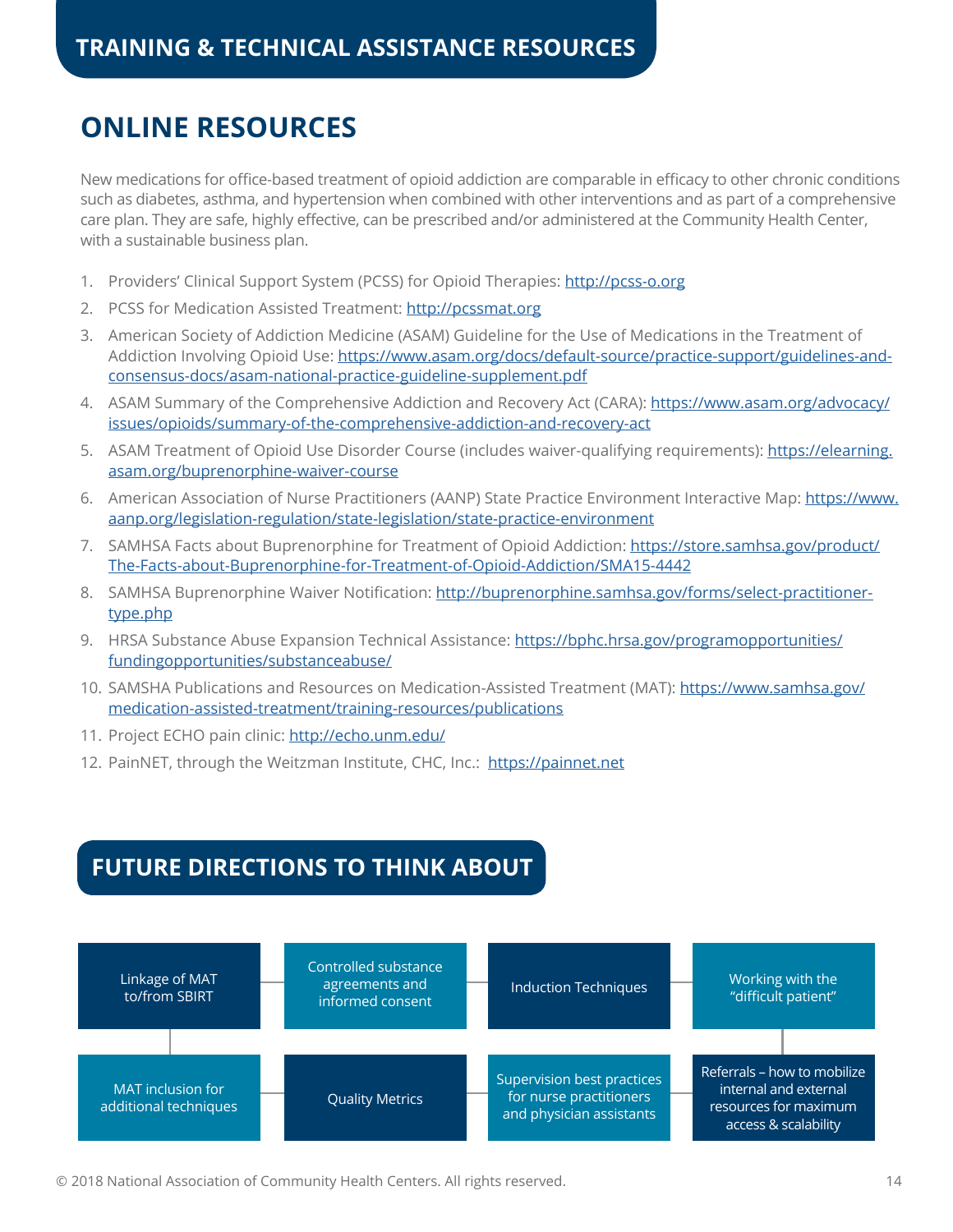

- 1 National Institute on Drug Abuse. Trends & Statistics Retrieved from<http://www.drugabuse.gov/related-topics/trends-statistics>.
- 2 Thomas, Marshall R., et al. Prevalence of psychiatric disorders and costs of care among adult enrollees in a Medicaid HMO. Psychiatric Services 56.11 (2005): 1394-1401. 3 SAMSHA-HRSA, 2013 SAMSHA-HRSA, 2013
- 
- 4 Saitz, R., M. J. Larson, et al. (2004). "Linkage with primary medical care in a prospective cohort of adults with addictions in inpatient detoxification: room for improvement." Health Serv Res, 39(3): 587-606. improvement." Health Serv Res, 39(3): 587-606.
- 5 Based on an estimated average reimbursement per visit of \$70 used for this example Based on an estimated average reimbursement per visit of \$70 used for this example
- 6 SAMHSA 2016 data from 2014 NSDUH SAMHSA 2016 data from 2014 NSDUH
- 7 https://www.cdc.gov/drugoverdose/data/statedeaths.html <https://www.cdc.gov/drugoverdose/data/statedeaths.html>
- 8 https://www.hcup-us.ahrq.gov/reports/statbriefs/sb219-Opioid-Hospital-Stays-ED-Visits-by-State.jsp <https://www.hcup-us.ahrq.gov/reports/statbriefs/sb219-Opioid-Hospital-Stays-ED-Visits-by-State.jsp>
- 9 <https://www.samhsa.gov/programs-campaigns/medication-assisted-treatment/physician-program-data>. Results from the 2009 National Survey on Drug Use and Health: Volume I. Summary of National Findings (Office of Applied Studies, NSDUH Series H-38A, HHS Publication No. SMA 10-4856 Findings). Rockville, MD.
- 10 Substance Abuse and Mental Health Services Administration. (2010) Substance Abuse and Mental Health Services Administration. (2010)
- 11<https://www.hhs.gov/sites/default/files/Factsheet-opioids-061516.pdf> https://www.hhs.gov/sites/default/files/Factsheet-opioids-061516.pdf
- 12 [https://www.samhsa.gov/sites/default/files/programs\\_campaigns/medication\\_assisted/evaluation-buprenorphine-waiver-program-study-overview.pdf](https://www.samhsa.gov/sites/default/files/programs_campaigns/medication_assisted/evaluation-buprenorphine-waiver-program-study-overview.pdf)
- 13 Tetrault JM, Fiellin DA. Current and potential pharmacological treatment options for maintenance therapy in opioid- dependent individuals. Drugs. 2012;72(2):217-228.; Nosyk B, Anglin MD, Brissette S, et al. A call for evidence-based medical treatment of opioid dependence in the United States and Canada. Health Aff (Millwood). 2013;32(8):1462-1469. Health Aff (Millwood). 2013;32(8):1462-1469.
- 14 LaBelle CT, Han SC, Bergeron A, Samet JH. Office-Based Opioid Treatment with Buprenorphine (OBOT-B): Statewide Implementation of the Massachusetts Collaborative Care Model in Community Health Centers. Journal of substance abuse treatment. 2016;60:6-13. doi:10.1016/j.jsat.2015.06.010.
- 15 Alford Dp et al. Arch Intern Med. 2011
- 16 <http://pcssmat.org/wp-content/uploads/2014/10/PCSSMAT-Online-Module-Role-of-FQHC-in-OBOT-Colleen-Labelle-AMERSA.pdf>
- 17 <https://effectivehealthcare.ahrq.gov/topics/opioid-use-disorder/technical-brief>
- 18 <https://www.samhsa.gov/medication-assisted-treatment/buprenorphine-waiver-management/increase-patient-limits>
- 19 <https://www.samhsa.gov/medication-assisted-treatment/buprenorphine-waiver-management/qualify-for-physician-waiver> [https://www.samhsa.gov/sites/default/files/programs\\_campaigns/medication\\_assisted/understanding-patient-limit275.pdf](https://www.samhsa.gov/sites/default/files/programs_campaigns/medication_assisted/understanding-patient-limit275.pdf)
- 20 https://www.asam.org/resources/practice-resources/nurse-practitioners-and-physician-assistants-prescribing-buprenorphine
- 21 [https://www.samhsa.gov/medication-assisted-treatment/treatment/buprenorphine](https://www.samhsa.gov/medication-assisted-treatment/treatment/buprenorphine )
- 22 <https://www.samhsa.gov/bupe/lookup-form>